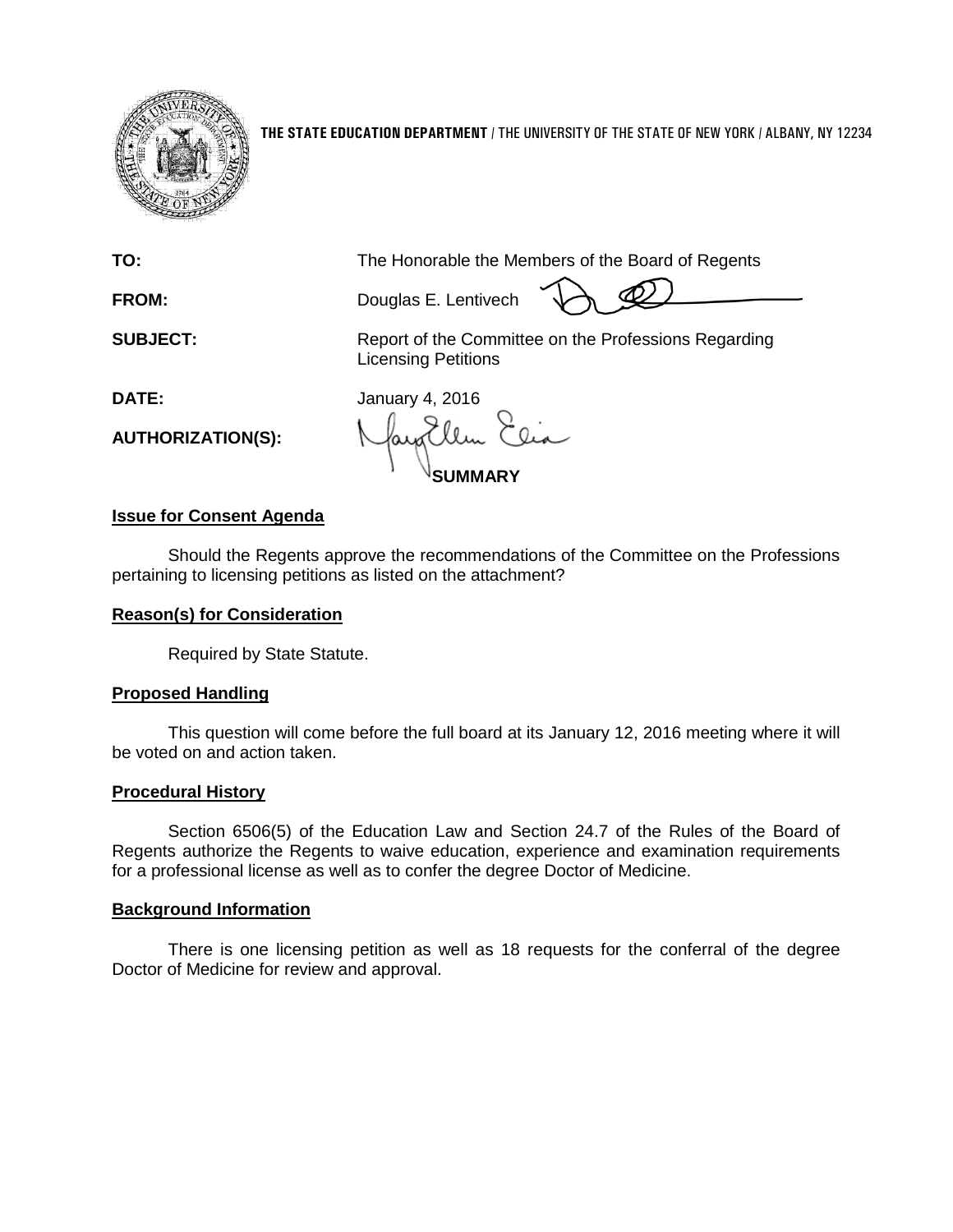# **Recommendation**

It is recommended that the Regents approve the recommendations of the Committee on the Professions regarding the licensing petition and degree conferrals.

# **Timetable for Implementation**

Approval of the Committee on the Professions' recommendations will be effective January 12, 2012.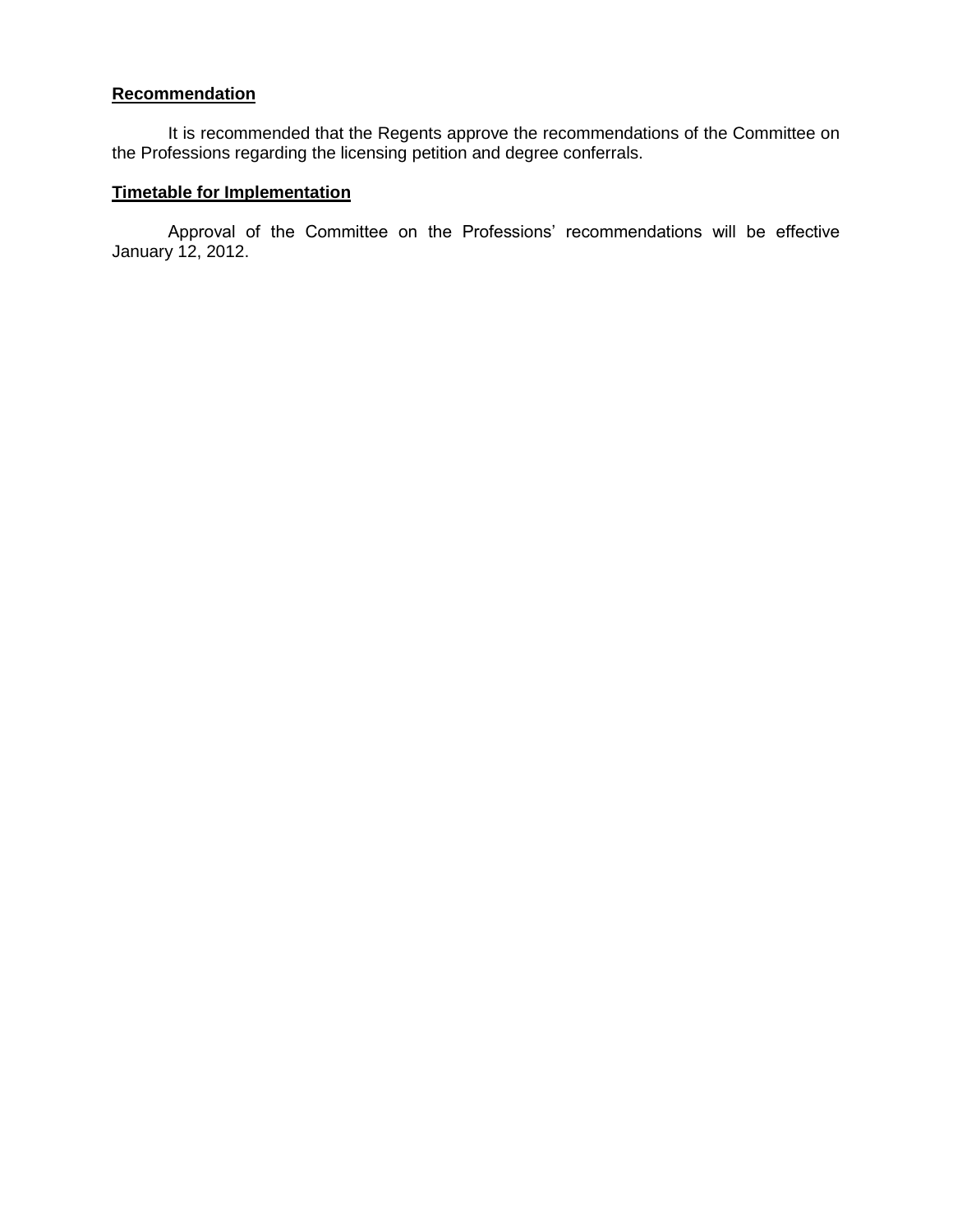| Cases Presented to Board of Regents on January 12, 2016 | <b>SUMMARY REPORT</b> |
|---------------------------------------------------------|-----------------------|
|---------------------------------------------------------|-----------------------|

| <b>PROFESSION</b> | <b>EDUCATION</b>     |              |                                       | <b>EXAMINATION</b> |           |            |                                               |                                  |
|-------------------|----------------------|--------------|---------------------------------------|--------------------|-----------|------------|-----------------------------------------------|----------------------------------|
|                   | Pre-<br>Professional | Professional | Post-<br>Graduate                     | Proficiency        | Licensing | Experience | <b>Confer Degree</b><br>Doctor of<br>Medicine | Three-Year<br>Limited<br>License |
| Architecture      |                      |              |                                       |                    | 16-01-03  |            |                                               |                                  |
| Medicine          |                      |              |                                       |                    |           |            | 15-188-60C<br>to<br>15-205-60C                |                                  |
| OTHER:            |                      |              | 183<br>Total for fiscal year to date: |                    |           |            |                                               |                                  |
|                   |                      |              |                                       |                    |           |            | Total for calendar year to date:              | 211                              |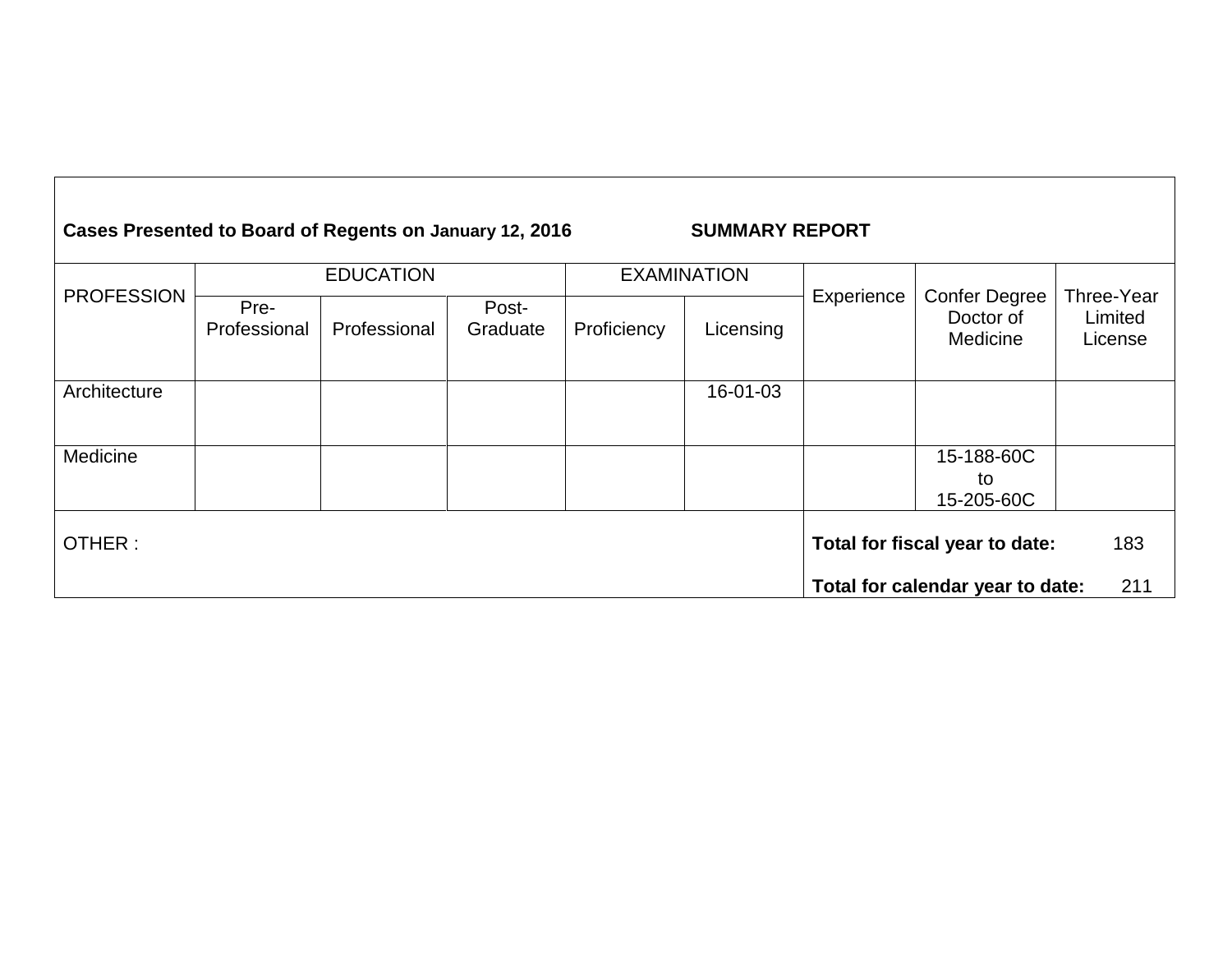### **Board of Regents: January 12, 2016**

#### **ARCHITECTURE**

16-01-03 Stephen Kieran Philadelphia, Pennsylvania

Petition for: Waiver of New York State requirements for licensing examination based on evidence that the requirements have been substantially met.

Statement of Problem: Education Law (E.L.) §6506(5) provides that in supervising the admission to and practice of the professions, the Board of Regents may waive education, experience, and examination requirements for a professional license prescribed in the article relating to the profession, provided the Regents shall be satisfied that the requirements have been substantially met. The petitioner is a graduate of a professionally accredited architecture program who has applied for licensure in New York. He earned the professional Master of Architecture degree in 1976 from the University of Pennsylvania after earning his Bachelor of Arts in Art History from Yale University in 1973. He has substantial documented licensed experience in other states.

Since 2009, in order to complete the examination requirements for licensure as an architect in New York, candidates must have passed the seven-division Architect Registration Examination (ARE). Between the years of 1983-2009, the ARE consisted of nine divisions, and prior to 1983, the exams were classified into two sections referred to as the Professional Examination (PE) and the Qualifying Test (QT). Prior to 1983, certain states did not require the QT if a candidate had a degree from an accredited architecture program, and granted licensure upon passage of the PE. The petitioner passed the four-part national PE Section B given prior to 1983; however, he failed the Design/Site portion of the PE, Section A. Subsequently, he passed eight of nine divisions of the Architect Registration Examination (ARE) given after 1983, including the Building Design and Site Design divisions (however, he never took nor passed the Pre-Design division), and was licensed in the Commonwealth of Pennsylvania. Prior to 1983, New York State required passage of the QT in addition to passage of the national PE for licensure.

Given that the petitioner does not technically meet endorsement regulations as stipulated in regulation, an examination waiver of the single Pre-Design division of the ARE is sought. The petitioner satisfied the examination requirement in his initial state of licensure and has extensive professional practice satisfactory to the State Board, with his firm, Kieran Timberlake, having received over 160 design citations in the United States and the prestigious American Institute of Architects' Architecture Firm Award in 2008 over its 31-year history. Recent projects completed by his firm include the arts and music facilities at Wellesley College, projects at Harvard University, new student life buildings at the University of Washington, and a new School of Engineering at Brown University. Mr. Kieran's firm is also designing the new US Embassy in London. The candidate has co-authored 5 books on architecture in the last 12 years, teaches graduate-level design and research studio at the University of Pennsylvania, and lectures on architecture around the world.

Since the above information illustrates evidence of competence within the profession and substantial equivalence of the required examination competencies and requirements, the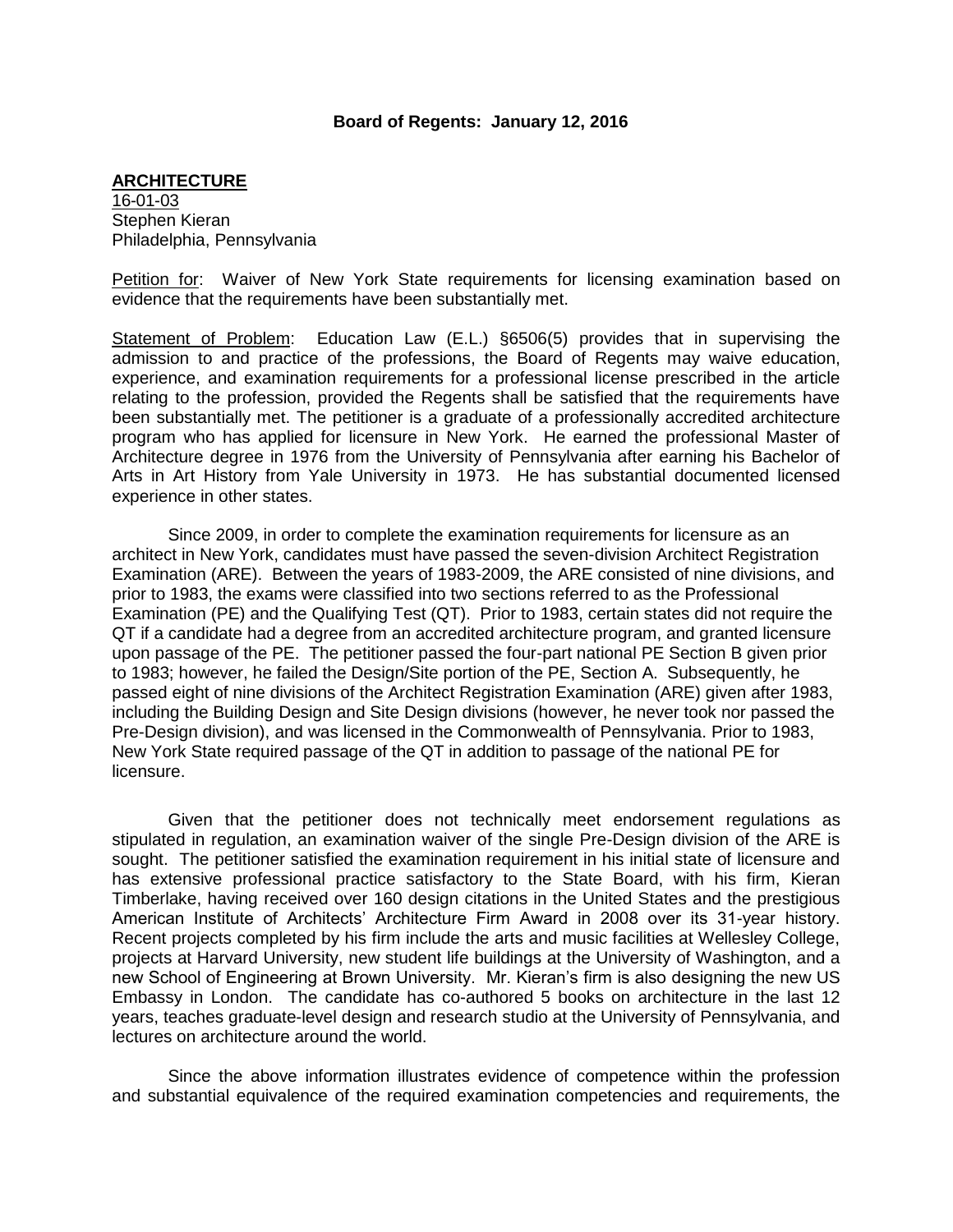Executive Secretary of the State Board for Architecture recommends that the examination requirement be considered satisfied.

| <b>APPLICABLE REQUIREMENTS:</b>                                                                                                                                                                                       | <b>QUALIFICATIONS:</b>                                                     |
|-----------------------------------------------------------------------------------------------------------------------------------------------------------------------------------------------------------------------|----------------------------------------------------------------------------|
| §7304 of Education Law and Part 69 of the<br>Regulations of the Commissioner<br>οf<br>Education. §6506 of Education<br>– Law<br>pertaining to the Regents authority to waive<br>examination requirements.             |                                                                            |
| architecture<br>(1) Approved<br>professional<br>degree.                                                                                                                                                               | (1) University of Pennsylvania, Master of<br>Architecture (M.Arch.), 1976. |
|                                                                                                                                                                                                                       | Applicant had prior completed:                                             |
|                                                                                                                                                                                                                       | Yale University, B.A. Art History, 1973.                                   |
| (2) At least three years of experience<br>satisfactory to the Board in appropriate<br>architectural work and of sufficient amount so<br>that the combined credited college study and<br>experience total eight years. | (2) 38 years licensed practice in architecture.                            |
| (3) Acceptable scores on a satisfactory<br>licensing examination.                                                                                                                                                     | (3) See Statement of Problem.                                              |
| (4) be at least 21 years of age.                                                                                                                                                                                      | (4) Candidate is over 21 years of age.                                     |
| (5) Evidence of good moral character.                                                                                                                                                                                 | (5) Good moral character.                                                  |

RECOMMENDATION: The Committee on the Professions, in concurrence with the Executive Secretary of the State Board for Architecture, recommends that the applicant's petition to waive the examination requirements pursuant to E.L. §6506 be accepted.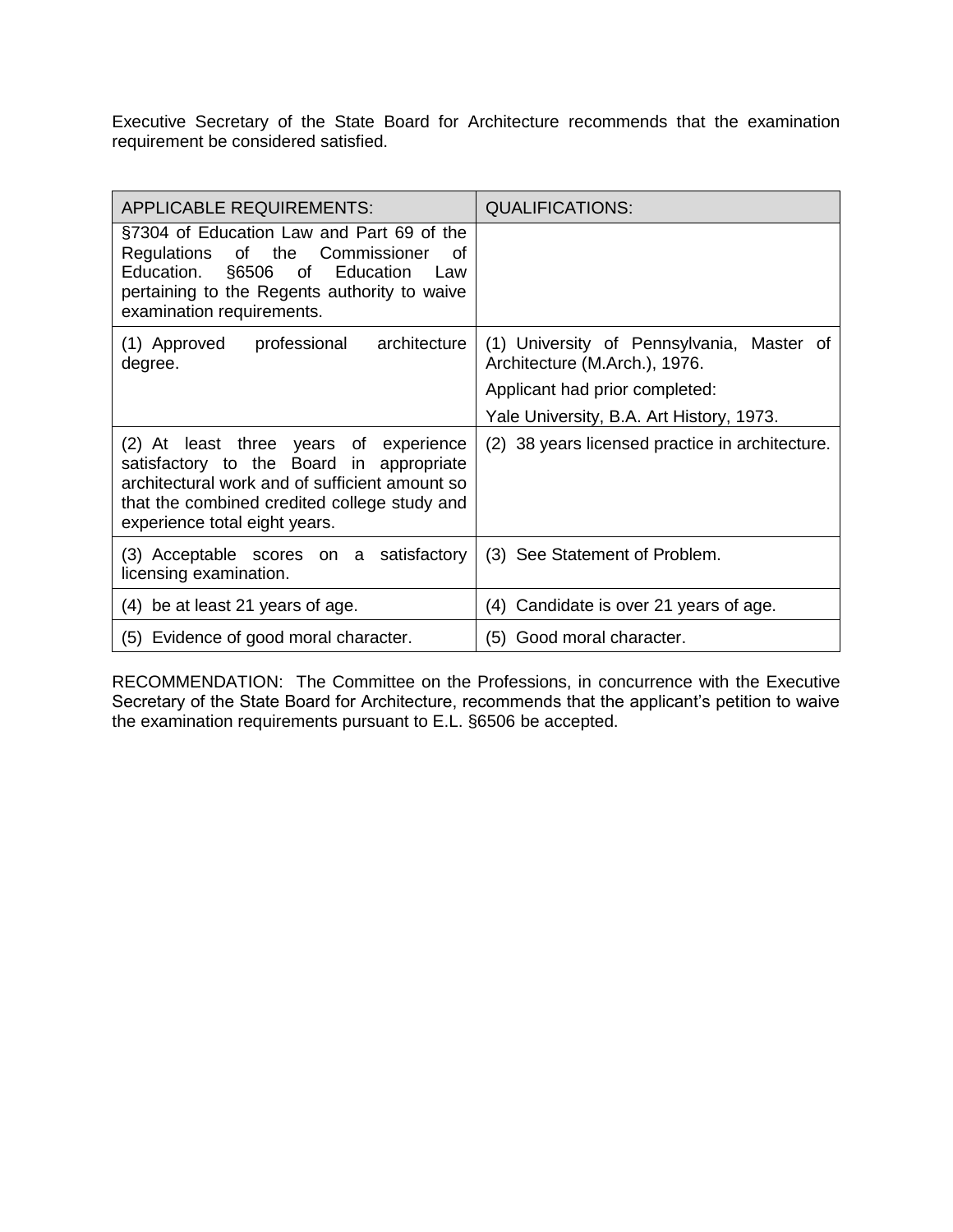## **MEDICINE**

Petition for: Conferral of the degree Doctor of Medicine (M.D.) pursuant to Section 6529 of the Education Law.

Summary Statement: The petitioners listed below are all graduates of foreign medical schools who have been licensed in New York.

The applicable requirements of Section 3.57 of the Rules of the Board of Regents require completion of a medical education program in a foreign medical school satisfactory to the Department which does not grant the degree Doctor of Medicine (M.D.), and in which the philosophy and curriculum were equivalent, as determined by the Department in accordance with the policy of the Board of Regents, to those in programs leading to the degree Doctor of Medicine (M.D.) at medical schools in the United States satisfactory to, or registered by, the Board of Regents and the Department. Secondly, petitioners must have licensure to practice medicine in New York State in accordance with provisions of Section 6524 or 6528 of the Education Law or their equivalent as determined by the Board of Regents pursuant to their authority under Section 6506 of the Education Law.

| <b>NAME OF PETITIONER</b>                                 | <b>QUALIFICATIONS</b>                                                                                                                                                                    |
|-----------------------------------------------------------|------------------------------------------------------------------------------------------------------------------------------------------------------------------------------------------|
| 15-188-60C<br>Ramdas Alagesan<br>Manhasset, NY 11030      | (1) Jawaharlal Institute of Medical<br>Education, Pondicherry, India, Bachelor<br>of Medicine, Bachelor of Surgery<br>03/31/79<br>(2) License# 185666, Issued 06/19/91                   |
| 15-189-60C<br>Eman Al-Janabi<br>Brooklyn, NY 11209        | Baghdad University, Baghdad, Iraq,<br>(1)<br>Bachelor of Medicine, Bachelor of<br>Surgery, 06/30/88<br>(2) License# 204033 Issued 08/06/96                                               |
| 15-190-60C<br><b>Conor Barretet</b><br>New York, NY 10025 | (1) University College of Cork, Cork, Ireland,<br>Bachelor of Medicine, Bachelor of<br>Surgery, Bachelor in the Art of Obstetrics<br>06/24/99<br>(2) License #269809, Issued on 04/19/13 |
| 15-191-60C<br>Ahmad Chaudhary<br>Cooperstown, NY 13326    | (1) Allama Iqbal Medical College, Lahore,<br>Pakistan, Bachelor of Medicine, Bachelor<br>of Surgery, 09/14/05<br>(2) License # 282178, Issued on 10/28/15                                |
| 15-192-60C<br>Andres Greco<br>New Windsor, NY 12553       | Del Salvador University, Buenos Aires,<br>(1)<br>Argentina, Physician, 11/20/98<br>(2) License # 282032, Issued on 10/13/15                                                              |
| 15-193-60C<br>Ehab Hanna<br>Nesconset, NY 11767           | (1) Ain Shams University, Cairo, Egypt,<br>Bachelor of Medicine, Bachelor of<br>Surgery, 12/01/92<br>(2) License # 258769, issued on 09/21/10                                            |
| 15-194-60C<br>Syed Jaffery                                | (1) Sind Medical College, Karachi, Pakistan,<br>Bachelor of Medicine, Bachelor of                                                                                                        |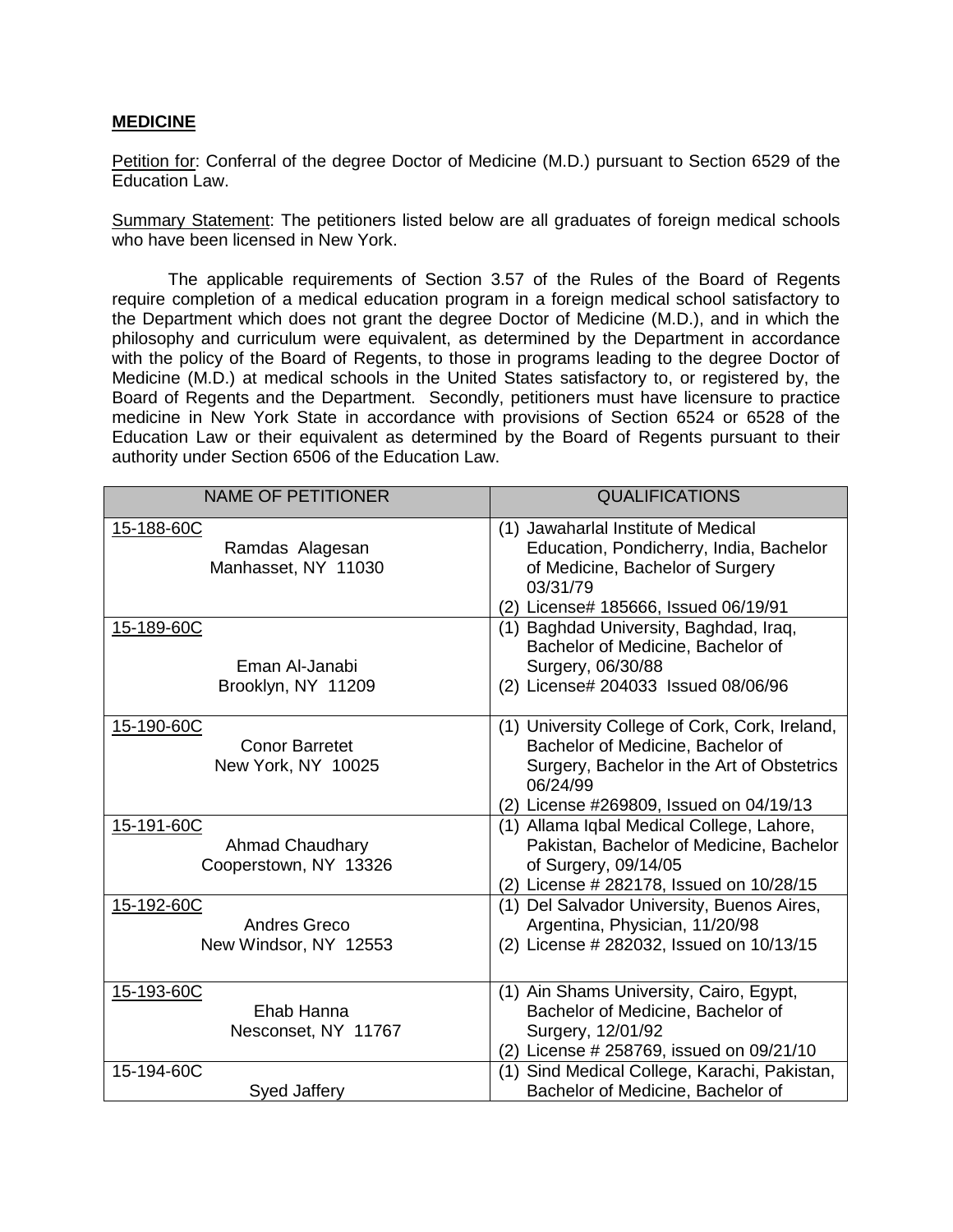| Ithaca, NY 14850                 | Surgery, 05/30/92                                                                 |
|----------------------------------|-----------------------------------------------------------------------------------|
|                                  | (2) License #248649 issued 05/14/08                                               |
| 15-195-60C                       | (1) All India Institute of Medical Sciences,                                      |
| <b>Prashant Malhotra</b>         | New Delhi, India, Bachelor of Medicine,                                           |
| Forest Hills, NY 11375           | Bachelor of Surgery, 02/19/00                                                     |
|                                  | (2) License #250106, issued on 08/22/08                                           |
| 15-196-60C                       | (1) Maulana Azad Medical College, New                                             |
| Sandeep Malhotra                 | Deli, India, Bachelor of Medicine,                                                |
| New Delhi, India                 | Bachelor of Surgery 06/05/93                                                      |
|                                  | (2) License #222662, issued 08/30/01                                              |
| 15-197-60C                       | (1) Maulana Azad Medical College, New                                             |
| Deepika Misra                    | Deli, India, Bachelor of Medicine,                                                |
| Bronxville, NY 10708             | Bachelor of Surgery, 05/31/92                                                     |
|                                  | (2) License #212577, issued 11/17/98                                              |
| 15-198-60C                       | (1) University College of Cork, Cork, Ireland,                                    |
| Mahta Mortezavi                  | Bachelor of Medicine, Bachelor of                                                 |
| Rochester, NY 14610              | Surgery, Bachelor in the Art of                                                   |
|                                  | Obstetrics, 05/28/10                                                              |
| 15-199-60C                       | (2) License# 282225, Issued 11/02/15<br>(1) Allama Iqbal Medical College, Lahore, |
| Shahid Mughal                    | Pakistan, Bachelor of Medicine, Bachelor                                          |
| <b>Vestal, NY 13850</b>          | of Surgery, 05/10/89                                                              |
|                                  | (2) License# 220939, Issued 04/26/01                                              |
| 15-200-60C                       | (1) Pune University Rural Medical College,                                        |
| Nayana Parekh                    | Ahmedmagar, India, Bachelor of                                                    |
| New York, NY 10021               | Medicine, Bachelor of Surgery, 12/23/97                                           |
|                                  | (2) License# 262634, Issued 08/15/11                                              |
| 15-201-60C                       | (1) Dayanand Medical College & Hospital,                                          |
| Amrita Sachdeva                  | Bachelor of Medicine, Bachelor of                                                 |
| North Arlington, NJ 07031        | Surgery, 03/03/04                                                                 |
|                                  | (2) License# 258574, Issued 09/09/10                                              |
| 15-202-60C                       | (1) Dhaka Medical College/Hospital, Dhaka,                                        |
| Sayeedus Salehin                 | Bangladesh, Bachelor of Medicine,                                                 |
| New Hyde Park, NY 11040          | Bachelor of Surgery, 07/10/00                                                     |
| 15-203-60C                       | (2) License# 254369, Issued 08/06/09<br>(1) Kathmandu University, Kathmandu,      |
| Aniruddh Setya                   | Nepal, Bachelor of Medicine, Bachelor of                                          |
| East Meadow, NY 11554            | Surgery, 12/11/11                                                                 |
|                                  | (2) License# 28110, Issued 07/21/15                                               |
| 15-204-60C                       | (1) Government Medical College Surat,                                             |
| <b>Shaneel Shah</b>              | India, Bachelor of Medicine, Bachelor of                                          |
| Port Jefferson Station, NY 11776 | Surgery, 02/26/08                                                                 |
|                                  | (2) License# 274017, Issued 03/04/14                                              |
| 15-205-60C                       | (1) University of Milan, Milan, Italy, Doctor of                                  |
| Massimiliano Spaliviero          | Medicine & Surgery, 10/13/97                                                      |
| Stony Brook, NY 11794            | (2) License# 268507, Issued 01/31/13                                              |
|                                  |                                                                                   |